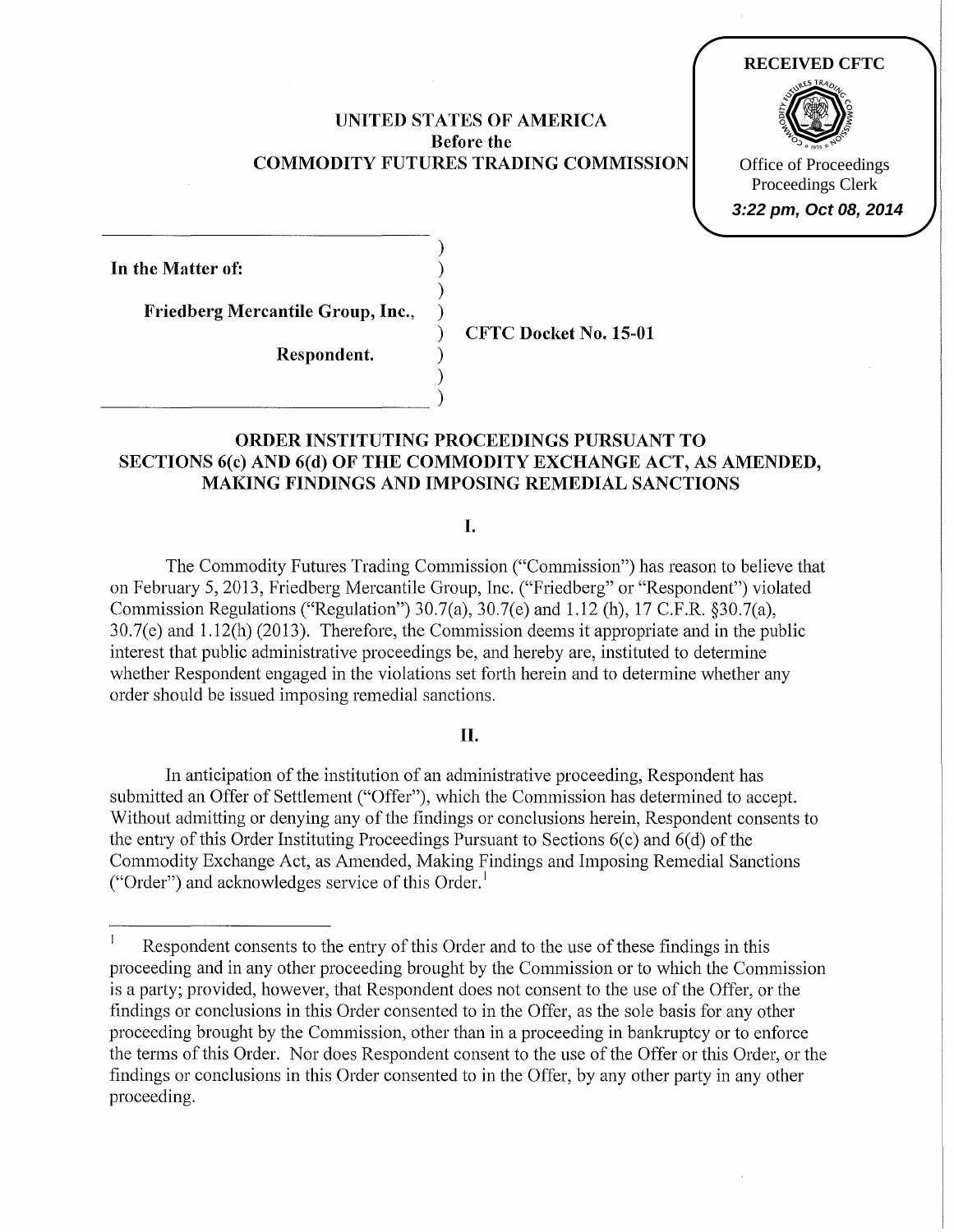The Commission finds the following:

## A. **SUMMARY**

Friedberg's handling of a customer request to transfer \$300,000 of segregated funds to secured funds caused Friedberg to be under its secured amount requirement by approximately \$240,000 on February 5, 2013, and its subsequent movement of funds to its secured account in connection with the same customer request resulted in Friedberg improperly commingling customer funds with its proprietary funds on February 6, 2013. Friedberg also failed to timely notify the CFTC of the February 5, 2013 secured amount deficiency as required.

## **B. RESPONDENT(S)**

**Freidberg Mercantile Group, Inc. ("Friedberg")** is a registered futures commission merchant ("FCM") located in Toronto, Canada. Friedberg is a subsidiary of Canadian brokerdealer Friedberg Mercantile Group, Ltd. also located in Toronto. The company maintains a futures business to accommodate its securities customers who wish to trade futures. As of February 2013, Friedberg had 17 active customers and is one of the smallest FCMs as measured by customer assets required in segregation (approximately \$2.5 million).

## **C. FACTS**

On February 5, 2013, a Friedberg customer instructed Friedberg to transfer \$300,000 from the customer segregated account to the customer secured amount 30.7 account to cover a margin deficit. Instead of transferring funds from the firm's segregated funds account to its secured account, Friedberg directed its bank to transfer \$300,000 from its customer secured bank account to its customer secured account at its clearing firm. However, there were insufficient funds in the secured account to cover the transfer so the bank refused to transfer the funds.

As a result, Friedberg was under its secured requirement of \$693,454 by approximately \$240,000 as of close of business on February 5, 2013. When Friedberg originally filed its segregated and secured funds calculations for February  $5<sup>th</sup>$  it stated that it had \$580,457 in excess funds in its segregated account and \$56,033 in excess funds in its secured account. The firm then backed out the \$300,000 transfer reflected in its equity system. This resulted in an overstatement of segregated funds required and an understatement of secured funds required. Had the firm not made this adjustment, its segregated and secured funds calculations would have revealed that the finn was under its secured funds requirement as of close of business on February 5, 2013.

On February 6, 2013, Friedberg attempted the transfer again, but this time from the firm's segregated funds account to its house bank account and then from its house bank account to its customer secured account at its clearing firm. The transfer was accomplished, but the customer segregated funds were commingled with the firm's proprietary funds in its house bank account.

In May 2013, the National Futures Association ("NFA") conducted a segregated and secured funds review of Friedberg. During this review, NFA examined Friedberg's February 5,

2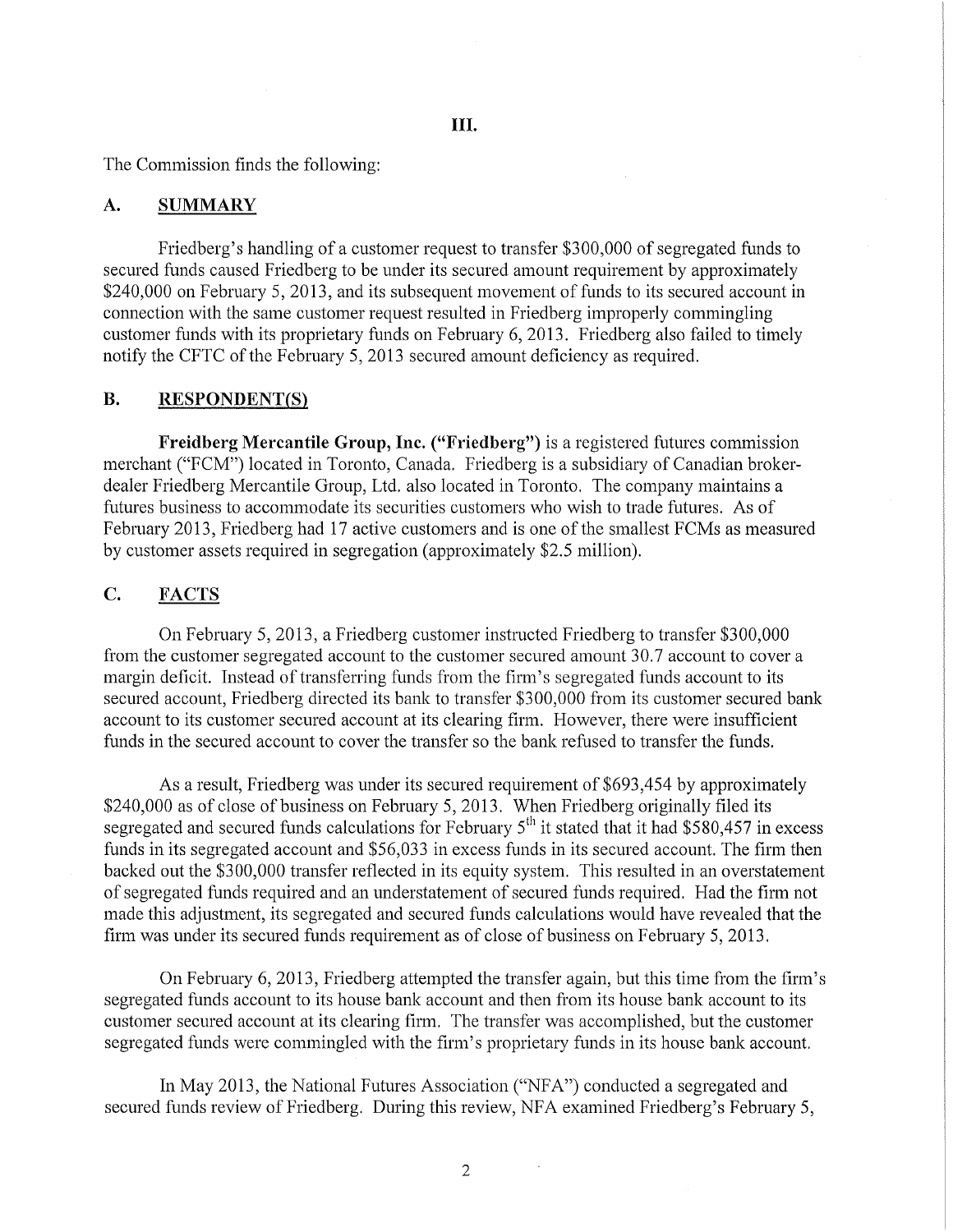2013 secured amount 30.7 computation, noting the reversing adjustment that reduced the firm's requirement. On October 10,2013, NFA informed Friedberg that the reversing adjustment was improper since the original transfer was done at the instruction of Friedberg's customer. Consequently, on October 14, 2013, Friedberg filed an amended secured amount 30.7 statement with the CFTC reflecting a deficiency of approximately \$240,000.

Friedberg stated that it transferred the funds through its house account because staff incorrectly believed that the NFA advised them that the CFTC's new Dodd Frank rules prohibited FCMs from transferring customer funds directly from a segregated account to a secured account. The firm has ceased that practice. Additionally, in October 2013, the firm implemented new procedures – now requiring its in-house accountant to check for sufficient funds at the relevant bank using intra-day bank balances prior to releasing any wires and sign-off on wire documentation recording the balance shown by the relevant bank intra-day. This procedure is included in Friedberg's revised policies and procedures manual, which was completed on December 6, 2013.

### **IV.**

#### **LEGAL DISCUSSION**

## **A. Friedberg Failed to Maintain Sufficient Secured Funds and Commingled them with its Proprietary Funds**

Regulation 30.7(a), 17 C.F.R. § 30.7(a) (2013), provides that an FCM "must maintain in a separate account or accounts, money, securities and property in an amount at least sufficient to cover or satisfy all of its current obligations to foreign futures or foreign options customers denominated as the foreign futures or foreign options secured amount. Such money, securities and property may not be commingled with the money, securities or property of such futures commission merchant, with any proprietary account of such futures commission merchant, or used to secure or guarantee the obligations of, or extend credit to, such futures commission merchant."

Additionally, Regulation 30.7(e)(2), 17 C.F.R. § 30.7(e)(2)(2013), prohibits FCMs from commingling customer funds with their own.

On February 5, 2013, Friedberg failed to maintain sufficient funds in its secured amount account to satisfy all of its obligations to foreign futures customers and on February 6, 2013 commingled secured funds with its proprietary funds in Friedberg's house account, in violation of Regulations  $30.7(a)$  and  $30.7(e)(2)$ .

# **B. Friedberg Did Not Provide Timely Notice to the Commission of Secured Fund Deficiencies in Violation of Regulation 1.12**

Regulation 1.12(h), 17 C.F.R. § 1.12(h) (2012), provides in part that whenever an FCM "knows or should know that the total amount of its funds on deposit in segregated accounts on behalf of customers, or that the total amount set aside on behalf of customers trading on non-United States markets, is less than the total amount of such funds required by the Act and the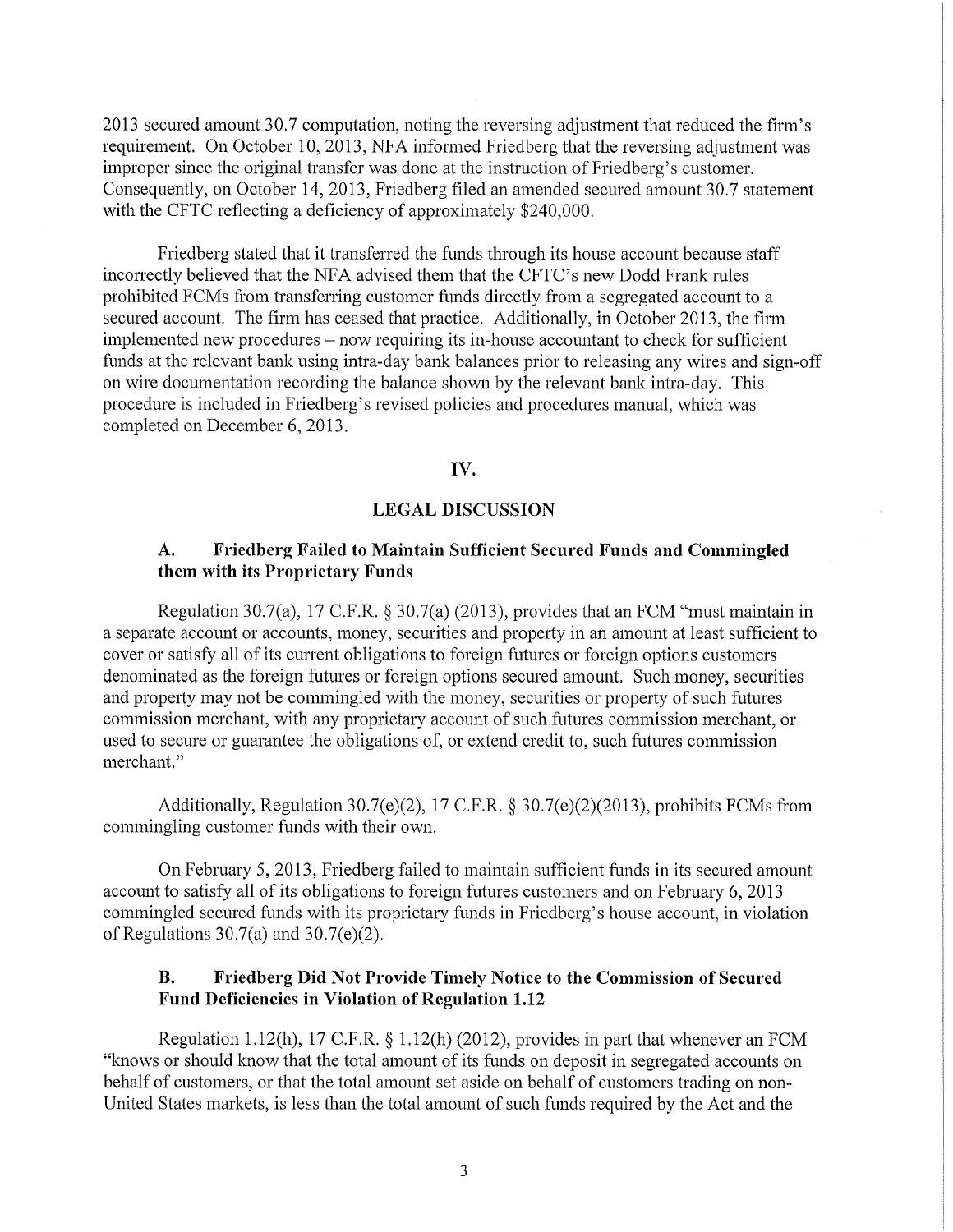Commission's rules to be on deposit in segregated or secured amount accounts on behalf of such customers," it must "report such deficiency immediately by telephone notice, confirmed immediately in writing by facsimile notice" to the Commission and DSRO. *See also In re Szach,*  [2000-2002 Transfer Binder] Comm. Fut. L. Rep. (CCH)  $\P$  28,451 at 51,462) (CFTC Jan. 8, 2001) ("[P]ursuant to Commission Regulation 1.12(h), whenever an FCM is or should be aware of any instance of under-segregation, it is required to immediately report that deficiency to the Commission.").

Friedberg knew or should have known that the amount of secured funds on deposit on February 5, 2013 was less than the amount required. However, Friedberg did not provide notice to the Commission of the deficiency until October 14, 2013. Accordingly, Friedberg violated Regulation 1.12(h).

#### **FINDINGS OF VIOLATION**

Based on the foregoing, the Commission finds that, on February 5, 2013, Friedberg violated Regulations 30.7(a), 30.7 (e)(2) and 1.12 (h), 17 C.P.R. §30.7(a), 30.7(e)(2) and 1.12(h).

#### **v.**

#### **OFFER OF SETTLEMENT**

Respondent has submitted the Offer in which it, without admitting or denying the findings and conclusions herein:

- A. Acknowledges receipt of service of this Order;
- B. Admits the jurisdiction of the Commission with respect to all matters set forth in this Order and for any action or proceeding brought or authorized by the Commission based on violation of or enforcement of this Order;
- C. Waives:
	- 1. the filing and service of a complaint and notice of hearing;
	- 2. a hearing;
	- 3. all post-hearing procedures;
	- 4. judicial review by any court;
	- 5. any and all objections to the participation by any member of the Commission's staff in the Commission's consideration of the Offer;
	- 6. any and all claims that it may possess under the Equal Access to Justice Act, 5 U.S.C. § 504 (2006) and 28 U.S.C. § 2412 (2006), and/or the rules promulgated by the Commission in conformity therewith, Part 148 of the Commission's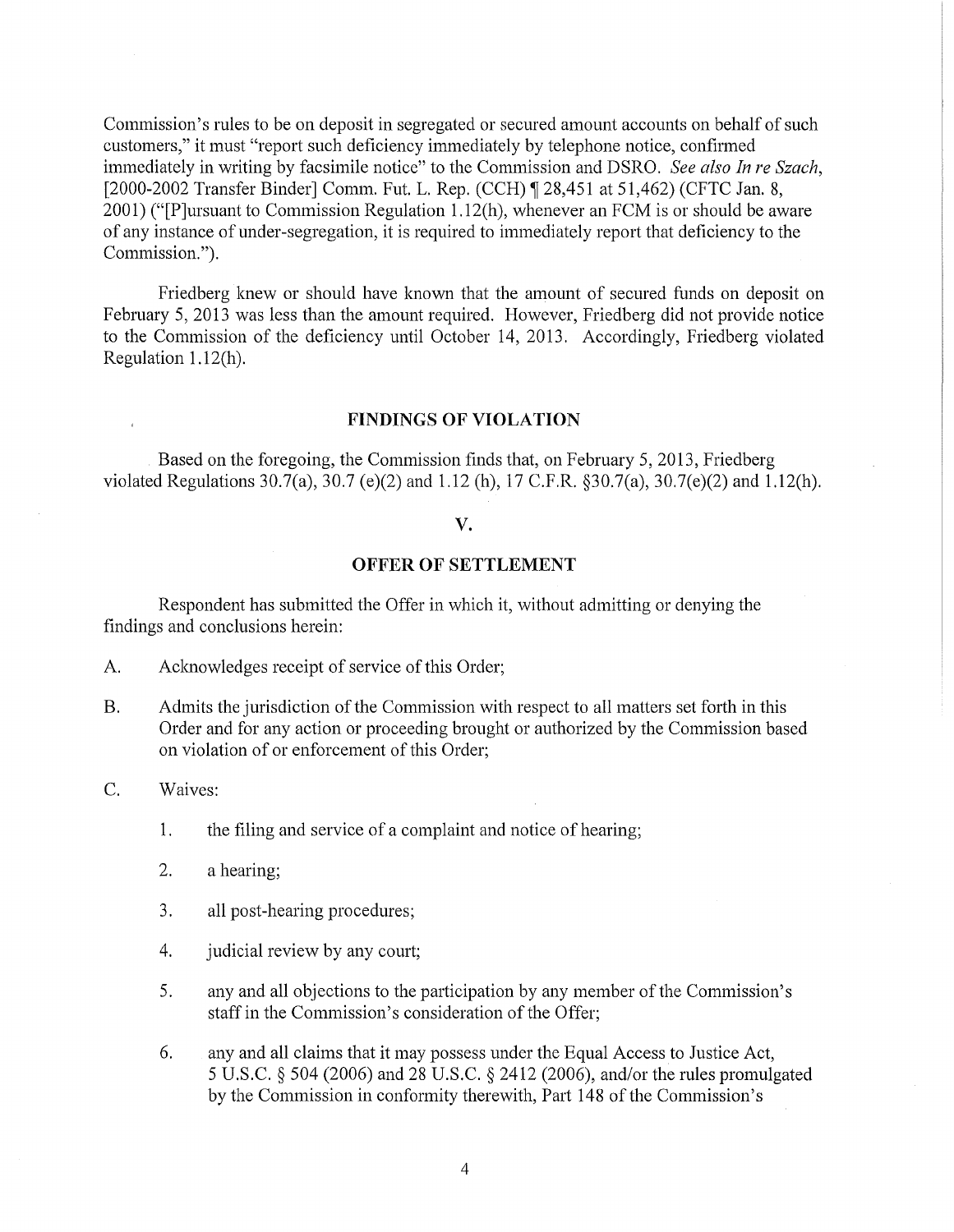Regulations, 17 C.P.R. §§ 148.1-30 (2013), relating to, or arising from, this proceeding;

- 7. any and all claims that it may possess under the Small Business Regulatory Enforcement Fairness Act of 1996, Pub. L. No. 104-121, §§ 201-253, 110 Stat. 847, 857-868 (1996), as amended by Pub. L. No. 110-28, § 8302, 121 Stat. 112, 204-205 (2007), relating to, or arising from, this proceeding; and
- 8. any claims of Double Jeopardy based on the institution of this proceeding or the entry in this proceeding of any order imposing a civil monetary penalty or any other relief;
- D. Stipulates that the record basis on which this Order is entered shall consist solely of the findings contained in this Order to which Respondents have consented in the Offer;
- E. Consents, solely on the basis of the Offer, to the Commission's entry of this Order that:
	- 1. makes findings by the Commission that Respondent violated Regulation 30.7(a), 30.7(e) and 1.12 (h), 17 C.P.R.§ 30.7(a), 30.7(e)(2) and 1.12(h).
	- 2. orders Respondent to cease and desist from violating Regulation 30.7(a), 30.7(e)(2) and 1.12 (h), 17 C.P.R. § 30.7(a), 30.7(e)(2) and 1.12(h); and
	- 3. orders Respondent to pay a civil monetary penalty in the amount of seventy thousand dollars (\$70,000) plus post-judgment interest.

Upon consideration, the Commission has determined to accept the Offer.

## VII.

## **ORDER**

## **Accordingly, IT IS HEREBY ORDERED THAT:**

- A. Respondent shall cease and desist from violating 30.7(a), 30.7(e)(2) and 1.12 (h), 17 C.P.R. §30.7(a), 30.7(e)(2) and 1.12(h) (2013).
- B. Respondent shall pay a civil monetary penalty in the amount of seventy thousand dollars  $(\$70,000)$  within ten  $(10)$  days of the date of entry of this Order (the "CMP Obligation"). Post-judgment interest shall accrue on the CMP Obligation beginning on the date of entry of this Order and shall be determined by using the Treasury Bill rate prevailing on the date of entry of this Order pursuant to 28 U.S.C. § 1961 (2006). Respondent shall pay the CMP Obligation by electronic funds transfer, U.S. postal money order, certified check, bank cashier's check, or bank money order. If payment is to be made other than by electronic funds transfer, then the payment shall be made payable to the Commodity Futures Trading Commission and sent to the address below: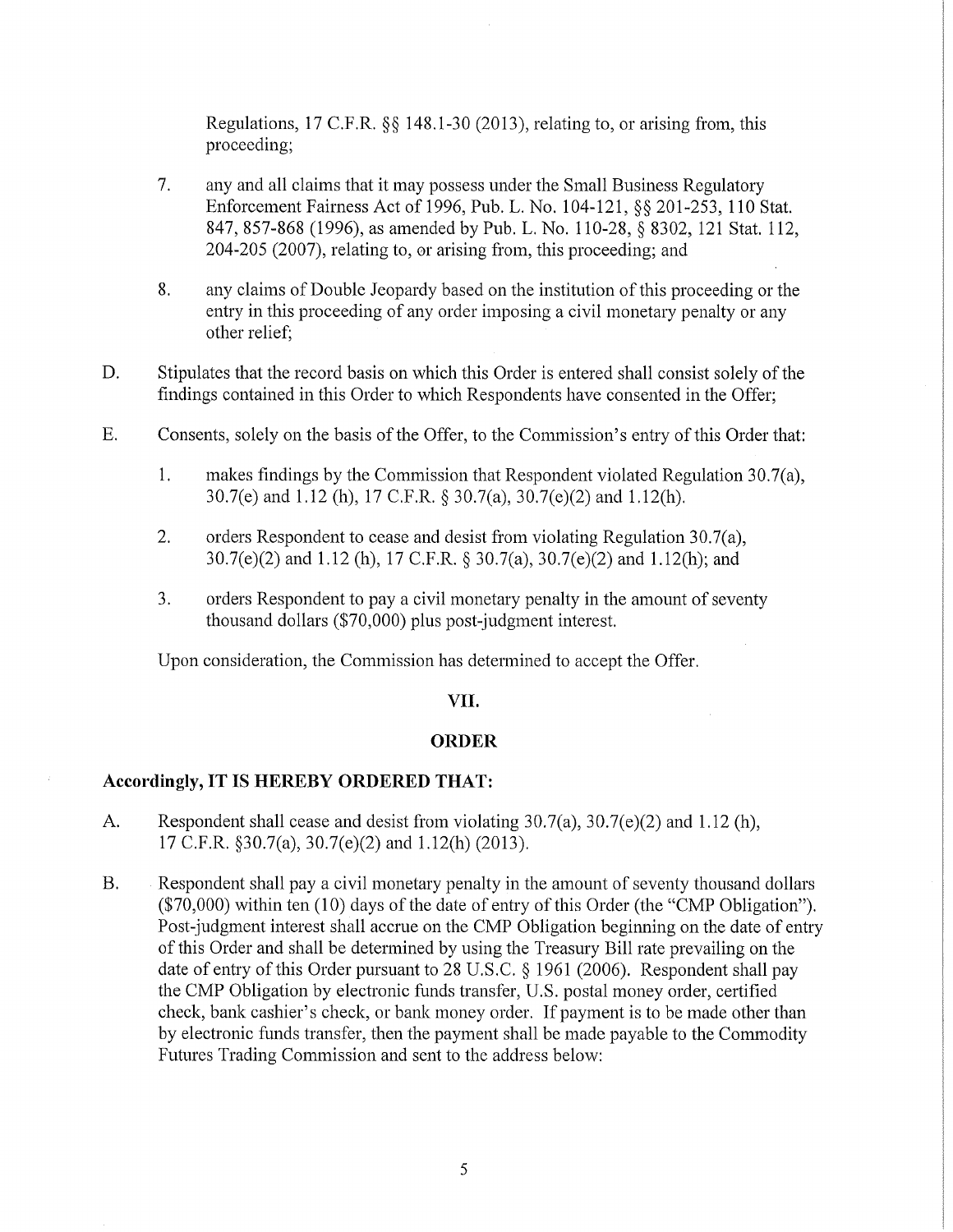Commodity Futures Trading Commission Division of Enforcement ATTN: Accounts Receivables--- AMZ 340 E-mail Box: 9-AMC-AMZ-AR-CFTC DOT/FAA/MMAC 6500 S. MacArthur Blvd. Oklahoma City, OK 73169 Telephone: (405) 954-7262

If payment is to be made by electronic funds transfer, Respondent shall contact Nikki Gibson or her successor at the above address to receive payment instructions and shall fully comply with those instructions. Respondent shall accompany payment of the CMP Obligation with a cover letter that identifies the paying Respondent and the name and docket number of this proceeding. The paying Respondent shall simultaneously transmit copies of the cover letter and the form of payment to the Chief Financial Officer, Commodity Futures Trading Commission, Three Lafayette Centre, 1155 21st Street, NW, Washington, D.C. 20581.

- C. Respondent and its successors and assigns shall comply with the following conditions and undertakings set forth in the Offer:
	- 1. Public Statements: Respondent agrees that neither it nor any of its successors and assigns, agents or employees under its authority or control shall take any action or make any public statement denying, directly or indirectly, any findings or conclusions in this Order or creating, or tending to create, the impression that this Order is without a factual basis; provided, however, that nothing in this provision shall affect Respondent's: (i) testimonial obligations; or (ii) right to take legal positions in other proceedings to which the Commission is not a party. Respondent and its successors and assigns shall undertake all steps necessary to ensure that all of its agents and/or employees under its authority or control understand and comply with this agreement.
	- 3. Cooperation with the Commission: Respondent shall cooperate fully and expeditiously with the Commission, including the Commission's Division of Enforcement, and any other governmental agency in this action, and in any investigation, civil litigation, or administrative matter related to the subject matter of this action or any current or future Commission investigation related thereto.
	- 4. Pmiial Satisfaction: Respondent understands and agrees that any acceptance by the Commission of partial payment of Respondent's CMP Obligation shall not be deemed a waiver of its obligation to make further payments pursuant to this Order, or a waiver of the Commission's right to seek to compel payment of any remaining balance.

6